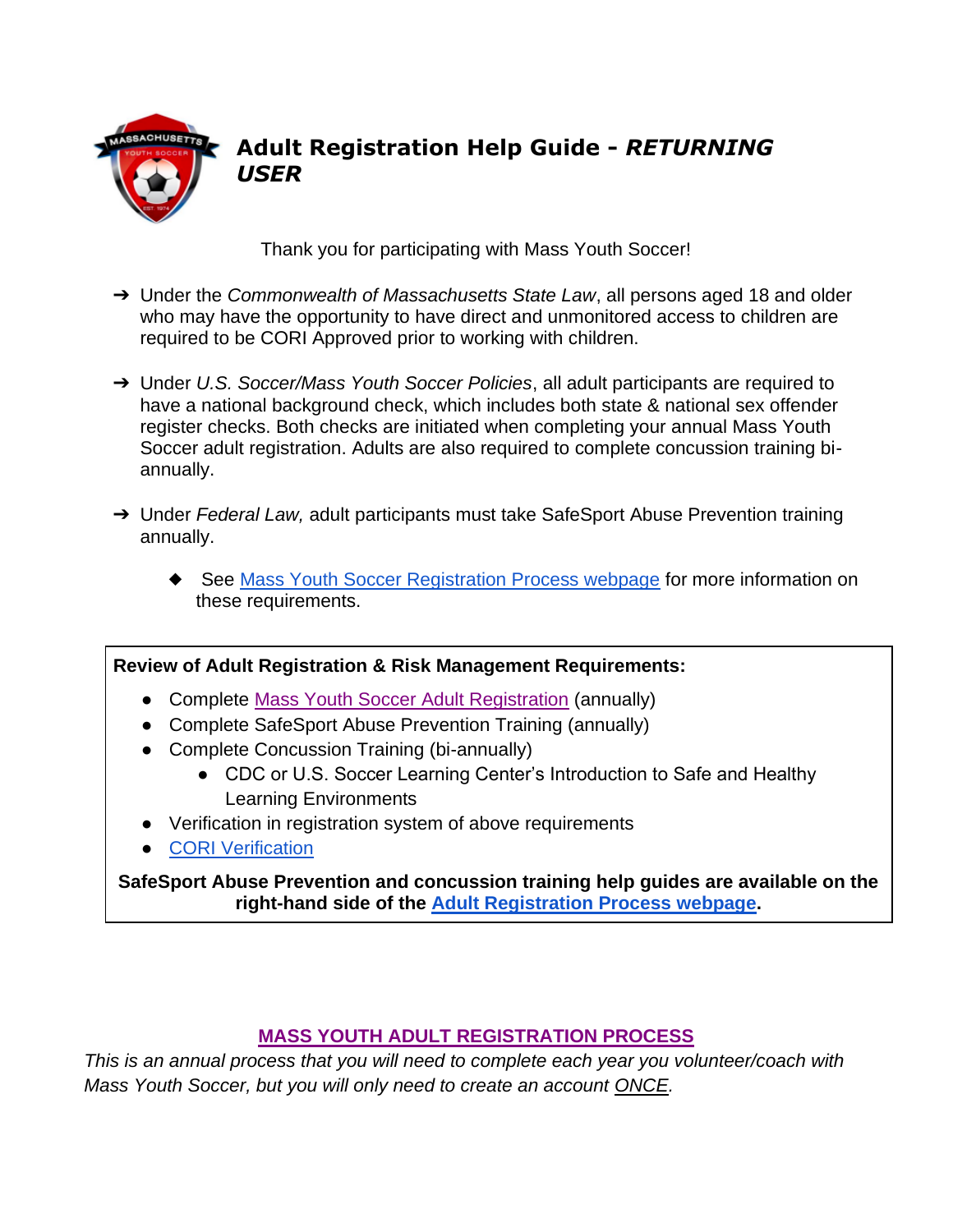If you have at any time registered online with Mass Youth Soccer and/or have parent information in U.S. Soccer Connect (USSC), you are a **returning user.**

- If you do not know your username or password, use the 'forgot password' function in the top left corner of the registration page. An email will be sent to you.
- **The email you receive will let you know if you are in the system** and will let you create your username and password; **do not create a new registration account.**
- For additional support, contact U.S. Soccer Connect Help Center at 855-703-2558.

### **How to complete your Mass Youth Soccer Adult Registration as a Returning User:**

- 1. Click on the [Mass Youth Soccer Adult Registration](https://secure.sportsaffinity.com/reg/index.asp?sessionguid=&domain=ma-cori%2Eaffinitysoccer%2Ecom) link. Please read all the information on that page before you begin.
- 2. Click on the blue "Register Now" button at the bottom of the page. **Adult Registration**



3. Enter your **Username and Password and** click on the green "Returning User" button.



4. Verify your information and edit as necessary. Click the green "Continue" button.



5. Click on the blue "Register as Coach/Admin" button across from your name.



6. Select Program as Adult/CORI Registration then press continue.

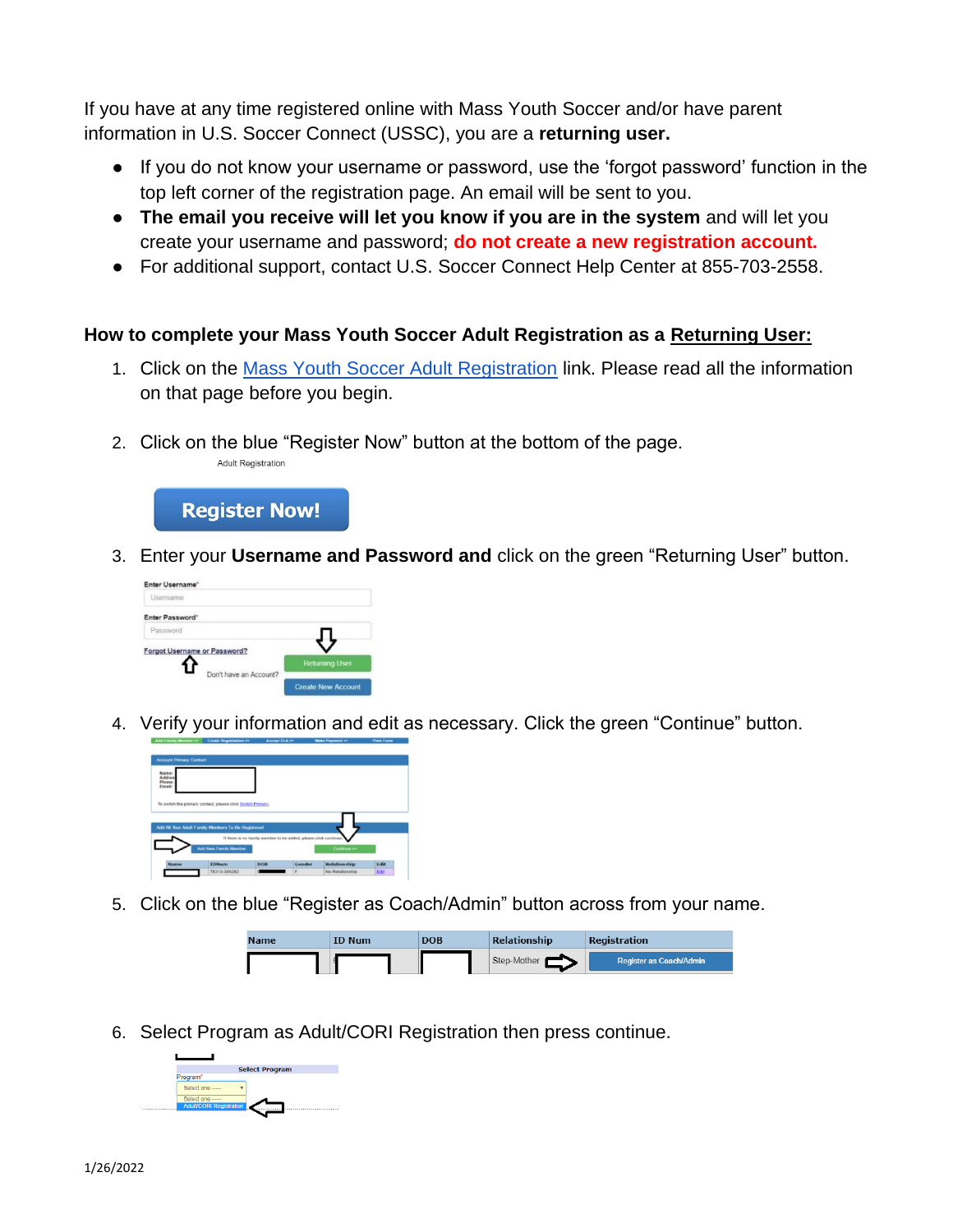- 7. Review all information, update if necessary, and:
	- a. Select all the organizations you will be volunteering/coaching for and the role(s) that you have within the organization(s). For example: you may be coaching with Lunenburg Youth Soccer *and* in the Town Select League. Make sure to add each organization in this form. You can add up to 3.
	- b. If you are involved in more than three organizations, notify Mass Youth Soccer and we will add those organizations to your Adult Registration.



At the end of this page click the green Save and Next Page button.

8. Fully read, initial, and accept the Electronic Legal Agreements and then click the green "Agree & Continue" button.



9. On the next page, click the green "No Payment due, continue" button to move on to your National Background Check and CORI submission.



10. If your background checks are expiring during this registration year, they are up for renewal. You may need to scroll down to see the green **"Continue to Background Check>>>"** button.

**Continue to Background Check >>>**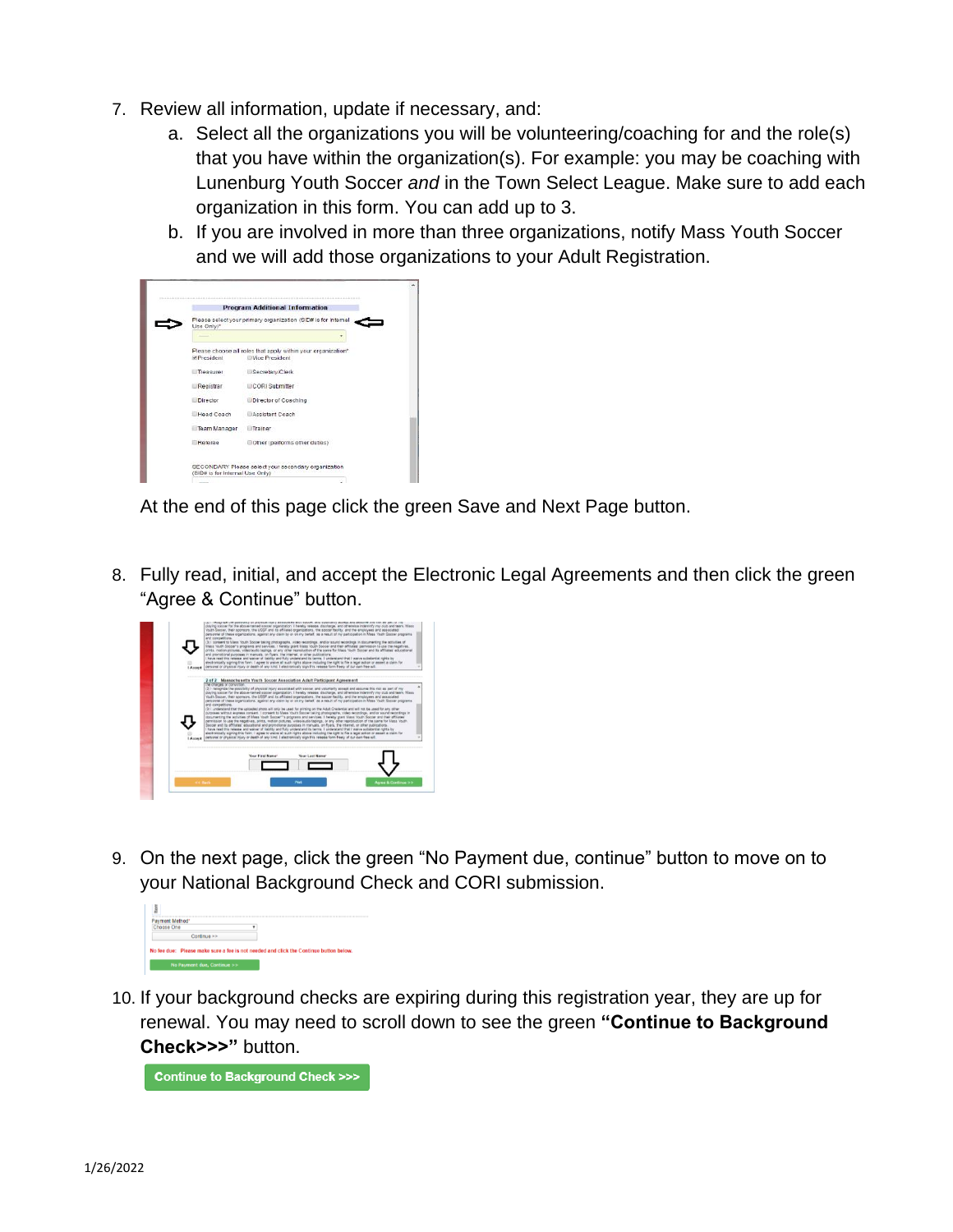11. **Click SUBMIT YOUR BACKGROUND CHECK.** Make sure that you **see your name and date of birth** here; if not, stop and call the U.S. Soccer Connect support team. Full Social Security number is required.

|                                                         |                                                                           |                                                                 |                                                           | <b>Background Checking</b>         | Please make sure the person you submit to background check has correct name. DOB. |  |
|---------------------------------------------------------|---------------------------------------------------------------------------|-----------------------------------------------------------------|-----------------------------------------------------------|------------------------------------|-----------------------------------------------------------------------------------|--|
|                                                         | <b>Person to be checked:</b>                                              | Please only submit one time, your order status will be pending. |                                                           |                                    |                                                                                   |  |
| <b>Last Name</b><br>Test<br>123 test St Update MA 12345 | <b>First Name</b><br><b>Isaac</b><br>email:mark.vogelsang@stacksports.com | <b>Middle Name</b>                                              | <b>DOB</b><br>04/20/1975<br>Club: ADULT/CORI Registration | <b>Driver License</b><br>D12345 MA | <b>BGC Account:</b><br>mayouth xml / mayouth xml                                  |  |
| <b>Background Check Provider</b><br>JD Palatine         | ٠                                                                         | Enter SSN: * Required                                           | <b>Submit BGC</b>                                         |                                    |                                                                                   |  |

## **CORI VERIFICATION INFORMATION**

<span id="page-3-0"></span>*CORI Verification* is the process of verifying your personal information and is a Commonwealth of Massachusetts Law. This only needs to happen once, by your organization's Risk Manager, unless you change your legal name.

- 1. To print a CORI Acknowledgement Form, log into your [U.S. Soccer Connection](https://mayouthsoccer.sportsaffinity.com/Foundation/Login.aspx?sessionguid=)  [account.](https://mayouthsoccer.sportsaffinity.com/Foundation/Login.aspx?sessionguid=)
- 2. Click on the "Print Documents" button under your photo.



3. Follow the ADULT/CORI Registration line and click on "Receipt & Forms."

| Fall 2019 - Spring 2020 | <b>ADULT/CORI Registration</b> | Admin | S <mark>≸ Receipt &amp; Forms</mark> |
|-------------------------|--------------------------------|-------|--------------------------------------|
|                         |                                |       |                                      |

4. You will be presented with a pop-up PDF labeled as a receipt: this is your CORI Acknowledgement form.

## **REMEMBER:**

- Your CORI background check is completed and processed upon registering. CORI Verification is a separate and different process.
- DO NOT upload your CORI Acknowledgement Form or your Driver's License into your account. Your organization's Risk Manager will upload a CORI Proof of Verification document for you.